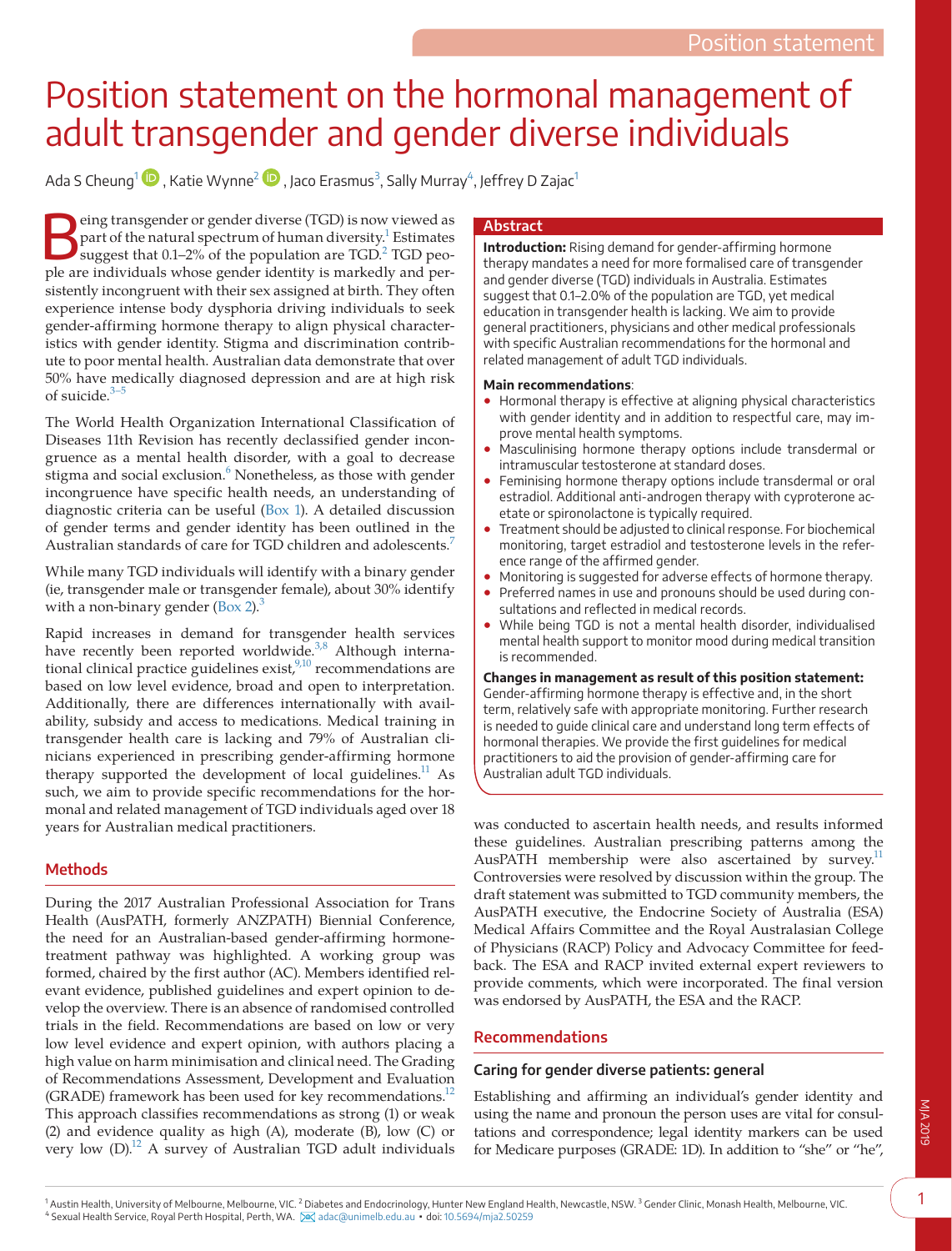### <span id="page-1-0"></span>**1 ICD-11 diagnostic criteria for gender incongruence of adolescence or adulthood**

Gender incongruence of adolescence and adulthood is characterised by a marked and persistent incongruence between an individual's experienced gender and the assigned sex, as manifested by at least two of the following:

- a strong dislike of or discomfort with one's primary or secondary sex characteristics (in adolescents, anticipated secondary sex characteristics) due to their incongruity with the experienced gender
- a strong desire to be rid of some or all of one's primary and/or secondary sex characteristics (in adolescents, anticipated secondary sex characteristics) due to their incongruity with the experienced gender
- a strong desire to have the primary and/or secondary sex characteristics of the experienced gender.

The individual experiences a strong desire to be treated (to live and be accepted) as a person of the experienced gender. The experienced gender incongruence must have been continuously present for at least several months. The diagnosis cannot be assigned prior to the onset of puberty. Gender variant behaviour and preferences alone are not a basis for assigning the diagnosis.

ICD-11 = International Classification of Diseases 11th Revision. $6 \blacklozenge$  $6 \blacklozenge$ 

gender diverse individuals may use other pronouns (eg, "they") or no pronoun. Consideration should be given to gender neutral bathrooms and gender inclusive registration forms.

Management of TGD individuals ideally involves a multidisciplinary team (general practitioner, nurse specialist, psychologist, psychiatrist, endocrinologist, sexual health physician, gynaecologist, surgeon and speech pathologist as appropriate). Trained peer support workers can improve mental distress through facilitating access to support services, and provide advice on nonmedical aspects of gender transition.

Not all who identify as TGD desire medical intervention. Many undergo social transition and change gender expression without medical intervention. Hormonal therapy with estradiol or testosterone will feminise or masculinise physical characteristics to align with an individual's gender identity [\(Box 3](#page-2-0)). Individual goals, especially for non-binary people, may be complex and treatment should be individualised; however, tailoring hormonal therapy to attain some characteristics and not others can be challenging.

### **Mental health review**

A patient-centred yet holistic informed consent model of care is valid and Australian protocols exist.<sup>13</sup> These suggest a comprehensive mental health review by an experienced clinician (GP, physician, psychiatrist or psychologist) with adequate time to assess and support individuals seeking transition, to ensure that mental health concerns are appropriately treated and transitionrelated mood changes or stressors are managed $^{10,11}$  (GRADE: 1D). Mental health professionals play an important role in more complex cases, and can affirm capacity for informed consent and exclude less common conditions such as psychosis, dissociative identity disorder or body dysmorphic disorder.

#### **Medical assessment**

TGD individuals commonly self-report avoidance of medical care due to fear of discrimination. $^{14}$  A request for hormonal therapy can be an opportunity to provide routine medical care and preventive screening in addition to gender-affirming care. Relative contraindications to testosterone or estradiol therapy (such as polycythaemia, thrombosis, liver disease or cardiac failure) should be considered. There are insufficient data regarding the long term effects of hormonal therapy on cardiovascular

<span id="page-1-1"></span>

outcomes.[15](#page-5-11) A retrospective audit suggested that the most common cause of increased mortality in TGD people was cardiovascular disease.<sup>16</sup> Weight gain<sup>17</sup> and lipid derangements<sup>15</sup> may occur in individuals commencing hormone therapy, and smoking increases the risk of venous thrombosis at commencement of hormone therapy.<sup>18</sup> As a harm minimisation approach, we suggest assessing and mitigating cardiovascular risk factors.

outside of the binary; however, non-binary is also a specific gender identity. ◆

Thrombosis risk may influence choice of estradiol preparation. Retrospective studies report a 5% incidence of venous thrombosis during estradiol therapy in TGD women, and incidence was highest with ethinyl estradiol use.<sup>19,20</sup> Thrombosis risk is greatest in the first year of treatment, and with smoking, obesity and increasing age  $(>40 \text{ years})$ .<sup>[21](#page-5-16)</sup> Post-menopausal data suggest that transdermal estrogens carry minimal thrombotic risk.[22](#page-5-17) Those at high risk should consider transdermal preparations and if thrombosis occurs, they should consider concurrent anticoagulation.<sup>[22](#page-5-17)</sup>

In patients desiring hormone therapy, we recommend the following baseline investigations:<sup>11</sup>

• full blood examination — testosterone raises haematocrit levels and lowering testosterone lowers haematocrit levels; $23$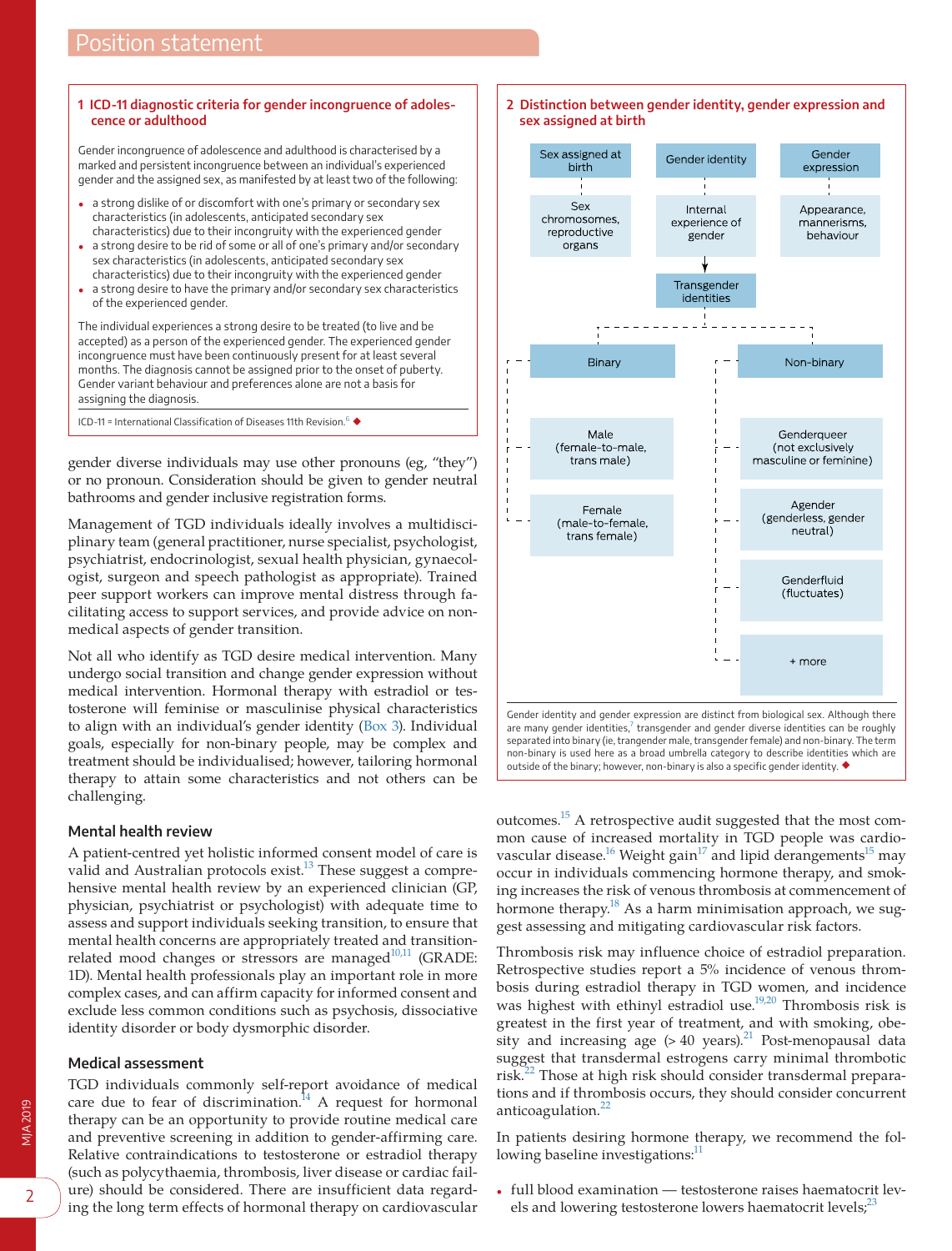<span id="page-2-0"></span>

- liver function tests estradiol is poorly metabolised in the setting of hepatic impairment; no changes in liver enzymes have been observed in transgender males; $2<sup>2</sup>$
- electrolytes hyperkalemia, although uncommon with normal renal function, can occur with spironolactone;
- fasting lipids and glucose testosterone therapy lowers high density lipoprotein cholesterol levels, and raises triglyceride and low density lipoprotein cholesterol levels;<sup>15</sup> the effect of testosterone on insulin resistance is unclear,  $25,26$  although estradiol may worsen insulin resistance;<sup>25</sup>
- estradiol and total testosterone (see below).

Information regarding sexually transmitted infections, including human immunodeficiency virus pre-exposure prophylaxis, should be provided based on individual risk indicators.<sup>2</sup>

Chromosomal analyses are rarely abnormal in TGD individu- $als<sup>28</sup>$  $als<sup>28</sup>$  $als<sup>28</sup>$  and should only be performed if there is clinical suspicion (eg, Klinefelter syndrome). Genital examination is not routinely required.

While sex steroids are important in bone metabolism, a recent meta-analysis of TGD individuals showed no adverse effect on bone density.[29](#page-5-23) Sex steroid deficiency due to pubertal suppression or following gonadectomy may accelerate bone loss. International guidelines recommend that bone mineral density measurement be considered in individuals with risk factors for osteoporosis, including subtherapeutic hormonal replacement.<sup>10</sup>

### **Medical therapy**

Gender-affirming hormonal therapy in cohort and crosssectional studies appears to improve psychological functioning,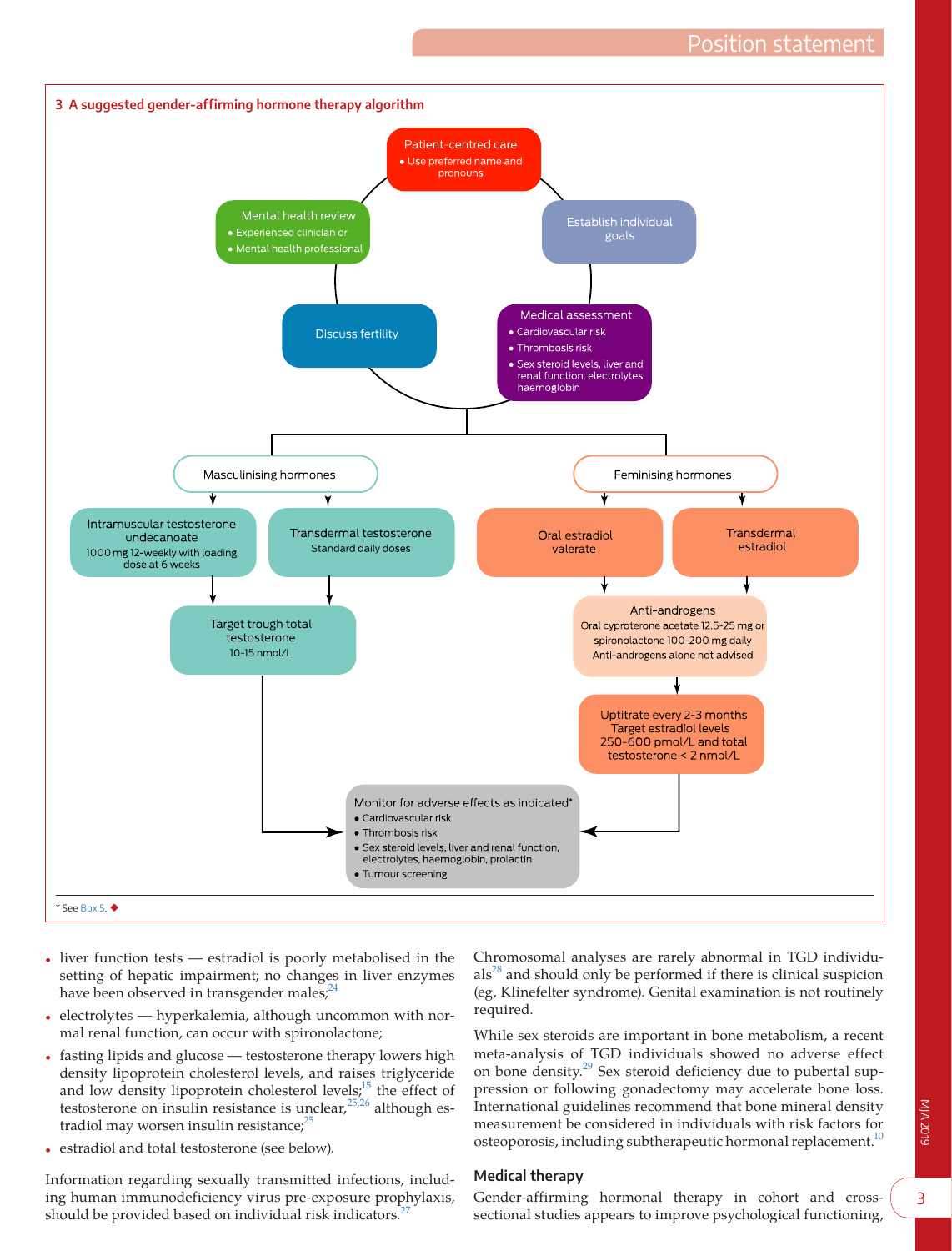quality of life, depression and suicidal ideation $30,31$  (GRADE: 1C). A suggested algorithm is shown in [Box 3.](#page-2-0)

Before hormonal treatment, we suggest that patients should understand the expected physical changes and time course of effects [\(Box 4](#page-3-0)), potential adverse effects ([Box 5\)](#page-4-0), and the irreversible nature of some changes (eg, voice lowering with testosterone). Most effects begin within a few months but maximal effects may take 2–3 years.

Hormonal therapy can impair fertility and patients should receive counselling. Sperm cryopreservation should be discussed before estradiol therapy due to expected changes in spermatogenesis. Oocyte storage can be considered; however, ovulation typically resumes on cessation of testosterone therapy. Testosterone is a teratogen and does not always prevent ovulation, so contraception should be discussed.

**Masculinising hormone therapy.** Standard replacement doses of testosterone are recommended to initiate masculinisation (GRADE: 1C). Doses can be adjusted to target trough total testosterone levels in the lower end of the male reference interval (10–15 nmol/L) (GRADE: 2D). The Pharmaceutical Benefits Scheme (PBS) criteria for androgen deficiency apply if gender markers are male or female. For people requiring masculinising hormone therapy for gender dysphoria, we use the authority indication "androgen deficiency due to an established testicular disorder". The patient must be treated by or in consultation (including teleconsult, phone or email) with a paediatrician, endocrinologist, urologist or sexual health physician. The specialist's name must be given in the authority application. Gender markers can be male or female.

The following testosterone formulations are available under the PBS:

- testosterone undecanoate 1000 mg, intramuscularly administered 12-weekly (with the first two doses 6 weeks apart);
- testosterone 1% (50 mg/5 g) gel sachets, applied transdermally, one sachet daily;
- testosterone 1% (12.5 mg/actuation) gel in pump pack, applied transdermally, four actuations daily — this preparation can be easily titrated;
- testosterone 5% (50 mg/mL) cream 2 mL, applied transdermally daily.

Testosterone enantate and testosterone esters are also non-PBS subsidised options.

**Masculinising procedures.** Testosterone therapy is highly effective at masculinising external appearance. Individuals may also desire surgery.<sup>4</sup> Options include:

- bilateral chest reconstruction mastectomy (colloquially known as "top surgery");
- hysterectomy  $\pm$  oophorectomy;
- metoidioplasty (clitoral release and urethral lengthening "bottom surgery");
- phalloplasty (penis creation "bottom surgery").

Complication rates from metoidioplasty and phalloplasty are significant and outcomes may be suboptimal. $38$  Gender-affirming surgery in the public sector in Australia is limited.

Chest binding is a common practice to tightly compress chest tissue, hiding the appearance of breasts. Severe skin irritation,

# <span id="page-3-0"></span>**4 Effects of feminising and masculinising hormone therapy**

| <b>Feminising hormone effects</b>           | <b>Masculinising hormone effects</b> |
|---------------------------------------------|--------------------------------------|
| Body fat redistribution                     | Body fat redistribution              |
| Decreased muscle mass                       | Increased muscle mass                |
| Softening of skin/decreased oiliness        | Oily skin and acne                   |
| Decreased libido                            | Increased libido                     |
| Decreased spontaneous erections             | Facial/body hair growth              |
| Male sexual dysfunction                     | Male pattern baldness                |
| Breast growth                               | Deepened voice                       |
| Decreased testicular volume                 | Vaginal atrophy                      |
| Decreased sperm production                  | Clitoral enlargement                 |
| Decreased growth of body and<br>facial hair | Cessation of menses                  |

pain, bruising and fractured ribs can result. Correctly sized, commercially purchased binders are recommended. Binders should be removed for sleep and use limited to 8–12 hours per day. $39$ 

**Feminising hormone therapy.** Estradiol therapy can be administered transdermally or orally. No data exist on gradual versus rapid titration or comparison of formulations in TGD individuals. Replicating female puberty, where estradiol levels gradually rise over 2 years, commencing at low doses with gradual uptitration every  $2-3$  months, is reasonable.<sup>10</sup> Typical full doses are oral estradiol or estradiol valerate 2–6 mg daily and transdermal estradiol patches 100–150 μg/24 hours changed twice weekly (GRADE: 1C). The adhesion of transdermal patches can be challenging in warm climates and in individuals with body hair.

Treatment should be adjusted based on clinical response; however, feminisation is typically slow (GRADE: 2D). The value of biochemical monitoring is uncertain; when performed, trough estradiol levels should be used. International guidelines recommend target estradiol levels 367–734 pmol/L; however, this is not based on any supportive data.<sup>10</sup> An Australian audit of 81 TGD individuals who had received estradiol therapy for over 6 months found that the mean estradiol level was 290 pmol/L with a median oral estradiol valerate dose of 6 mg daily[.40](#page-6-0) We recommend targeting estradiol levels of 250–600 pmol/L and total testosterone levels < 2 nmol/L (ie, in the pre-menopausal female reference range) (GRADE: 2D). Individuals who wish to maintain erectile function may desire higher levels of testosterone; however, this will offset feminising effects.

High dose ethinyl estradiol (100 μg daily) was used until 1989 when retrospective audits showed increased risk of thromboem-bolic disease and possibly elevated risk of cardiovascular death.<sup>[41](#page-6-1)</sup> These data underpin suggestions to avoid ethinyl estradiol.

*Progestins.* Despite anecdotal reports that progestins increase breast growth, no data support their use. Healthy postmenopausal women who received estradiol with progestins had increased risk of coronary heart disease compared with pla $cebo<sup>34</sup>$  (not reported with estradiol alone<sup>[42](#page-6-2)</sup>). Progestins can also increase risk of thrombosis, bloating, nausea and weight gain and are not recommended.<sup>10</sup> Cyproterone acetate, a commonly used anti-androgen agent, has progestogenic effects.

4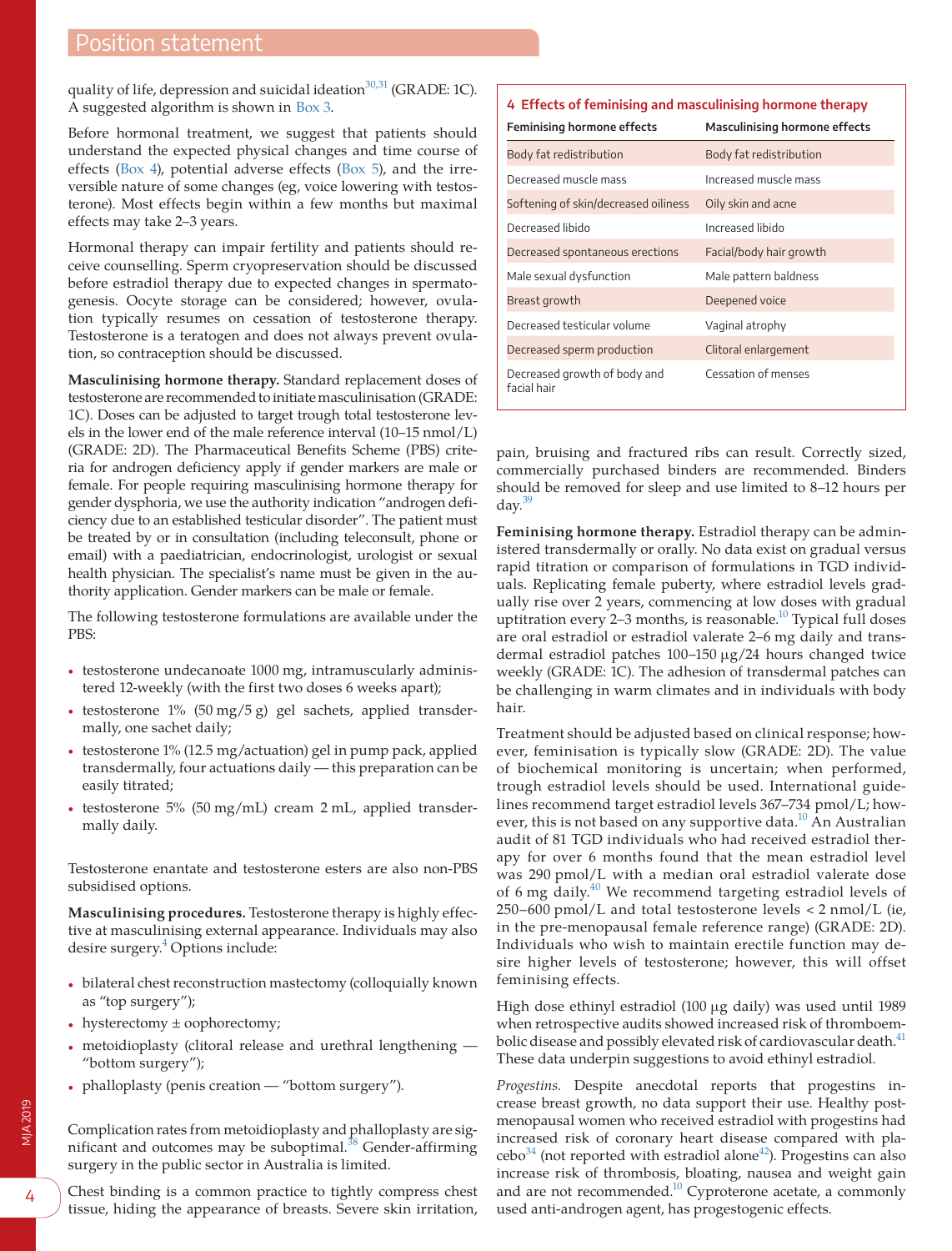### <span id="page-4-0"></span>**5 Possible risks and side effects of gender-affirming hormone treatment\***

| Type of therapy                                                                      | <b>Potential risks</b>                                                                          |
|--------------------------------------------------------------------------------------|-------------------------------------------------------------------------------------------------|
| Estradiol                                                                            | Thromboembolic disease <sup>19</sup>                                                            |
|                                                                                      | Hypertriglyceridaemia <sup>15</sup>                                                             |
|                                                                                      | Prolactin elevation <sup>32</sup>                                                               |
|                                                                                      | Gall bladder disease <sup>33</sup>                                                              |
|                                                                                      | Cardiovascular disease <sup>15,19</sup>                                                         |
|                                                                                      | Breast cancer <sup>†</sup>                                                                      |
| Testosterone                                                                         | Polycythaemia <sup>23</sup>                                                                     |
|                                                                                      | Acne <sup>36</sup>                                                                              |
|                                                                                      | Sleep apnoea <sup>37</sup>                                                                      |
|                                                                                      | Dyslipidaemia (increased triglyceride<br>and LDL levels; decreased HDL<br>levels) <sup>15</sup> |
| اللوالي المستحدث والمستحدث والمستحدث والمتحافظ والمستحدث والمتحل والمستحدث والمستحدث |                                                                                                 |

HDL = high density lipoprotein; LDL = low density lipoprotein. \* This table provides an overview of risks associated with estradiol and testosterone therapy, some of which are extrapolated from cisgender populations. Long term data in TGD individuals are lacking. † An increased risk of breast cancer is seen with post-menopausal estrogen therapy in cisgender women, which increases with duration of use.<sup>[34](#page-5-28)</sup> Owing to a lack of data, there are uncertainties regarding the risks of other hormone-dependent tumours<sup>[35](#page-5-29)</sup> and cardio-vascular disease.<sup>[15](#page-5-11)</sup> ◆

*Estradiol injections and implants.* Therapeutic Goods Administrationapproved estradiol injections and implants are not available in Australia. Estradiol injections or implants obtained from compounding pharmacies currently lack testing for potency, efficacy, safety and quality control.<sup>43</sup>

*Anti-androgen therapy.* Anti-androgens are often required in addition to estradiol therapy to lower endogenous testosterone levels or inhibit testosterone effects. Spironolactone (100–200 mg daily) or cyproterone acetate (12.5–25 mg daily) are both effective. $11$  There are no comparative data. Both inhibit peripheral testosterone effects, but cyproterone acetate is also a potent progestin, suppressing gonadotrophins and testosterone production.<sup>44</sup> Cyproterone acetate may lower mood; however, it is unclear whether this is related to the drug, suppressed testoster-one levels or interaction with the glucocorticoid receptor.<sup>[45](#page-6-5)</sup> Case reports of meningioma<sup>46</sup> and prolactinoma<sup>[35](#page-5-29)</sup> (or transient rises in serum prolactin $32$ ) have occurred with high dose cyproterone acetate (100–200 mg), and the lowest effective dose should be used.

Gonadotrophin-releasing hormone analogues are used as puberty blockers in adolescents, subsidised by specialist paediatric gender services. Due to lack of PBS subsidy, costs can be prohibitive.

**Feminising procedures.** Surgical options for feminisation include:

- vaginoplasty and orchidectomy ("bottom surgery");
- bilateral orchidectomy alone;
- breast augmentation ("top surgery") breast development with estradiol can take up to 3 years but remains suboptimal in many;<sup>[47](#page-6-7)</sup>
- facial feminisation surgery;
- chondrolaryngoplasty reduces the thyroid cartilage;
- laryngoplasty and vocal cord surgery can aid voice feminisation;

estradiol therapy is typically ceased peri-operatively to avoid risk of thromboembolism; anti-androgens are not required following orchidectomy.

**Voice training.** Voice and communication are important aspects of gender expression and can contribute to dysphoria, particularly if vocal pitch results in misgendering.<sup>48</sup> Speech pathologists can provide feminising or masculinising voice training.

**Facial and body hair.** Changes to hair growth patterns from hormonal therapy can be slow due to hair follicle lifespan.<sup>49</sup> Permanent hair removal (laser or electrolysis) is often required. Preferred methods depend on hair colour and site, with advice best provided by hair removal professionals.

**Genital tucking.** Tucking is a frequent practice to minimise the appearance of the penis and scrotum. Similar to chest binding, skin irritation, infection, pain and bruising can result. Specialty designed garments or medical tape may alleviate risks; however, no data exist on the safety of tucking for prolonged periods.

# **Monitoring and support**

While rigorous long term studies are required, retrospective cohort studies suggest that short term gender-affirming hormone therapy is safe, and significant benefits on mental health outweigh potential risks (GRADE: 1C). In the first year of treatment, 3-monthly monitoring is suggested to review clinical effects, sex steroid levels, mood changes and adverse effects, and provide general preventive screening $10,11$  (GRADE: 2C). Mental health and spiritual and peer support can be beneficial during transition. Once stable, individuals can be reviewed less frequently (6–12 monthly). Weight gain may occur when commencing hormone therapy $17$  and lifestyle advice is recommended. Smoking cessation should be encouraged. Cancer screening should be individualised based on the presence of organs in TGD individuals, not gender identity or hormonal therapy status. $35$ 

### **Polycythaemia with testosterone therapy**

Haemoglobin levels should be compared with the male reference interval. If the haematocrit level is  $> 0.5<sup>10</sup>$  exclude alternative causes (eg, smoking) and consider decreasing the testosterone dose or increasing the dosing interval.

### **Persistent menstruation on testosterone therapy**

Menstrual suppression usually occurs within 1–6 months of testosterone therapy, but menses can continue beyond 12 months. $50$ If menses result in significant dysphoria, options include increasing testosterone levels, oral progestins or progestin-releasing intrauterine devices.

### **Acne with testosterone therapy**

Acne peaks at 6 months and gradually improves over time. $51$ Topical retinoids or retinoid–benzoyl peroxide combinations are useful for mild to moderate acne. Moderate to severe acne may require oral antibiotics or isotretinoin.

### **Summary**

Increasing numbers of TGD individuals are seeking health care in Australia and clinicians need to provide appropriate gender-affirming care. While pathways to gender transition are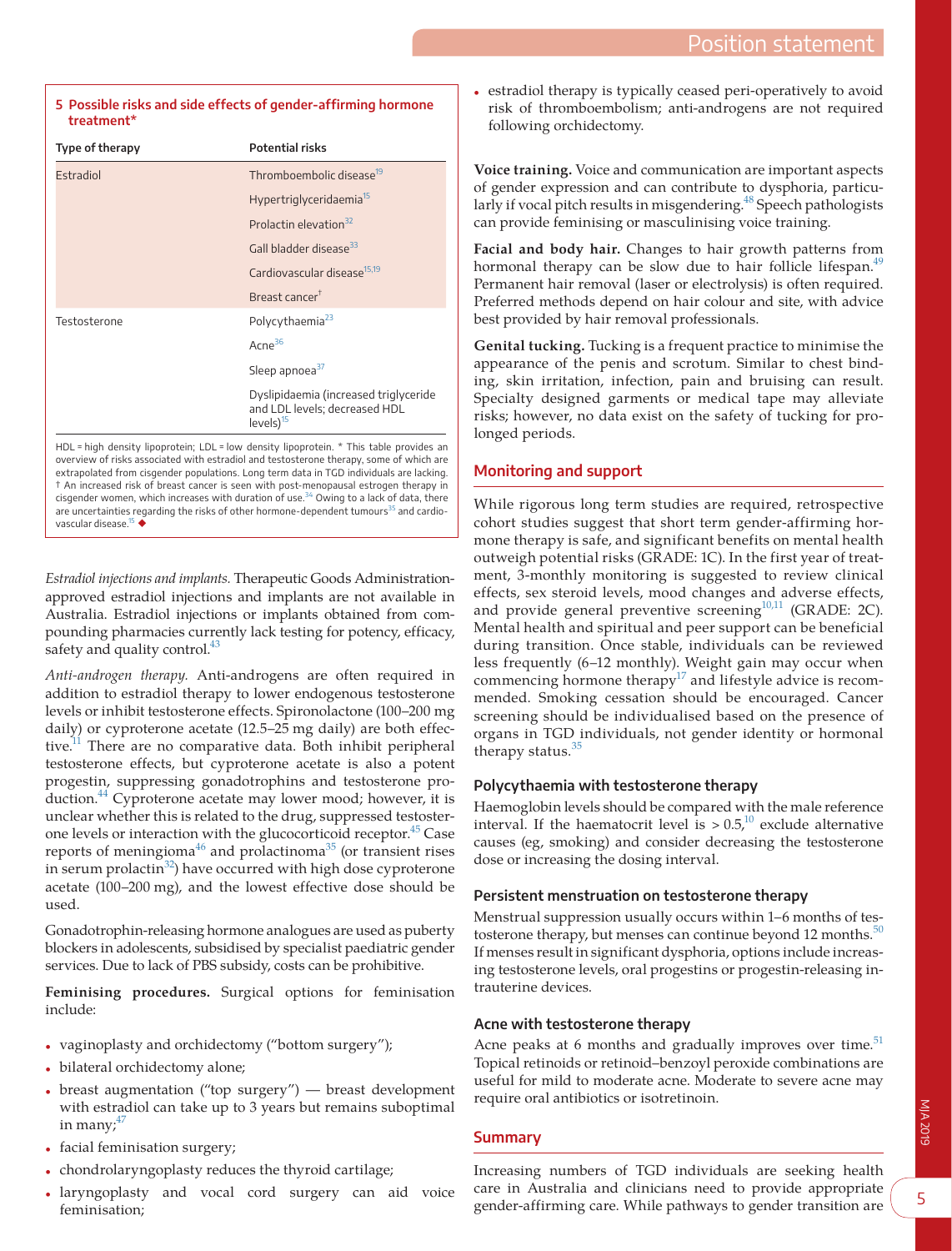# Position statement

individualised, hormonal therapy is effective at aligning physical characteristics with gender identity and improving dysphoria, quality of life and mental health. Further medical research is needed to guide clinical care and understand the long term effects of hormonal therapies.

**Acknowledgements:** The figure in Box 2 was designed for this article by TGD community member and graphic artist Jake Kidson-Purry. We thank TGD community members who reviewed and provided feedback on the position statement: Daria Chetcuti, Max Rainier, Alex Wong andTransgender Victoria committee members. We also thank expert reviewers Ruth McNair (University of Melbourne), Michael

Irwig (George Washington University, USA), the AusPATH executive committee, the ESA Medical Affairs Committee and the RACP Policy and Advocacy Committee for reviewing the manuscript. Ada Cheung is supported by an Australian Government National Health and Medical Research Council Early Career Fellowship (#1143333) and receives research support from the Viertel Charitable Foundation Clinical Investigator Award, an ESA Postdoctoral Award and the RACP Vincent Fairfax Family Foundation.

**Competing interests:** No relevant disclosures.

**Provenance:** Not commissioned; externally peer reviewed. ■

© 2019 AMPCo Pty Ltd

- <span id="page-5-0"></span>**1** Saraswat A, Weinand JD, Safer JD. Evidence supporting the biologic nature of gender identity. Endocr Pract 2015; 21: 199–204.
- <span id="page-5-1"></span>**2** Goodman M, Adams N, Cornell T, et al. Size and distribution of transgender and gender nonconforming populations: a narrative review. Endocrinol Metab Clin North Am 2019; 48: 303–321.
- <span id="page-5-2"></span>**3** Cheung AS, Ooi O, Leemaqz S, et al. Sociodemographic and clinical characteristics of transgender adults in Australia. Transgend Health 2018; 3: 229–238.
- <span id="page-5-25"></span>**4** Hyde Z, Doherty M, Tilley PJM, et al. The First Australian National Trans Mental Health Study: summary of results. Perth: School of Public Health, Curtin University, 2014. [https://www.](https://www.beyondblue.org.au/docs/default-source/research-project-files/bw0288_the-first-australian-national-trans-mental-health-study%e2%80%94summary-of-results.pdf) [beyondblue.org.au/docs/default-source/research](https://www.beyondblue.org.au/docs/default-source/research-project-files/bw0288_the-first-australian-national-trans-mental-health-study%e2%80%94summary-of-results.pdf)[project-files/bw0288\\_the-first-australian-natio](https://www.beyondblue.org.au/docs/default-source/research-project-files/bw0288_the-first-australian-national-trans-mental-health-study%e2%80%94summary-of-results.pdf) [nal-trans-mental-health-study—summary-of](https://www.beyondblue.org.au/docs/default-source/research-project-files/bw0288_the-first-australian-national-trans-mental-health-study%e2%80%94summary-of-results.pdf)[results.pdf](https://www.beyondblue.org.au/docs/default-source/research-project-files/bw0288_the-first-australian-national-trans-mental-health-study%e2%80%94summary-of-results.pdf) (viewed Mar 2019).
- **5** Strauss P, Cook A, Winter S, et al. Trans Pathways: the mental health experiences and care pathways of trans young people. Summary of results. Perth: Telethon Kids Institute, 2017. [https://www.telet](https://www.telethonkids.org.au/globalassets/media/documents/brain%e2%80%93behaviour/trans-pathwayreport-web2.pdf) [honkids.org.au/globalassets/media/documents/](https://www.telethonkids.org.au/globalassets/media/documents/brain%e2%80%93behaviour/trans-pathwayreport-web2.pdf) [brain-behaviour/trans-pathwayreport-web2.pdf](https://www.telethonkids.org.au/globalassets/media/documents/brain%e2%80%93behaviour/trans-pathwayreport-web2.pdf) (viewed Mar 2019).
- <span id="page-5-3"></span>**6** World Health Organization. ICD-11: Classifying disease to map the way we live and die. WHO: Geneva, 2018. [https://www.who.int/health-topic](https://www.who.int/health-topics/international-classification-of-diseases) June 2018).
- <span id="page-5-4"></span>**7** Telfer MM, Tollit MA, Pace CC, Pang KC. Australian standards of care and treatment guidelines for transgender and gender diverse children and adolescents. Med J Aust 2018; 209: 132–136. [https](https://www.mja.com.au/journal/2018/209/3/australian-standards-care-and-treatment-guidelines-transgender-and-gender) [://www.mja.com.au/journal/2018/209/3/austr](https://www.mja.com.au/journal/2018/209/3/australian-standards-care-and-treatment-guidelines-transgender-and-gender) [alian-standards-care-and-treatment-guidelines](https://www.mja.com.au/journal/2018/209/3/australian-standards-care-and-treatment-guidelines-transgender-and-gender)[transgender-and-gender](https://www.mja.com.au/journal/2018/209/3/australian-standards-care-and-treatment-guidelines-transgender-and-gender)
- **8** Delahunt JW, Denison HJ, Sim DA, et al. Increasing rates of people identifying as transgender presenting to Endocrine Services in the Wellington region. N Z Med J 2018; 131: 33–42.
- <span id="page-5-5"></span>**9** Coleman E, Bockting W, Botzer M, et al. Standards **22** Shatzel JJ, Connelly KJ, DeLoughery TG. of care for the health of transsexual, transgender, and gender-nonconforming people, version 7. Int J Transgenderism 2012; 13: 165–232.
- <span id="page-5-18"></span><span id="page-5-9"></span>**10** Hembree WC, Cohen-Kettenis PT, Gooren L, et al. Endocrine treatment of gender-dysphoric/genderincongruent persons: an Endocrine Society clinical practice quideline. J Clin Endocrinol Metab 2017; 102: 3869–3903.
- <span id="page-5-19"></span><span id="page-5-6"></span>**11** Bretherton I, Thrower E, Grossmann M, et al. Cross-sex hormone therapy in Australia: the prescription patterns of clinicians experienced in adult transgender healthcare. Intern Med J 2019; 49: 182–188.
- <span id="page-5-20"></span><span id="page-5-7"></span>**12** Alhazzani W, Guyatt G. An overview of the GRADE approach and a peek at the future. Med J Aust 2018; 209: 291–292. [https://www.mja.com.](https://www.mja.com.au/journal/2018/209/7/overview-grade-approach-and-peek-future)

#### [au/journal/2018/209/7/overview-grade-appro](https://www.mja.com.au/journal/2018/209/7/overview-grade-approach-and-peek-future) [ach-and-peek-future](https://www.mja.com.au/journal/2018/209/7/overview-grade-approach-and-peek-future)

- <span id="page-5-8"></span>**13** Equinox Gender Diverse Health Centre. Protocols for the initiation of hormone therapy for trans and gender diverse patients. Melbourne: Thorne Harbour Health (formerly Victorian AIDS Council), 2017. [http://www.transmedicalresearch.org/](http://www.transmedicalresearch.org/health-professionals) [health-professionals](http://www.transmedicalresearch.org/health-professionals) (viewed Jan 2019).
- <span id="page-5-10"></span>**14** Samuels EA, Tape C, Garber N, et al. "Sometimes you feel like the freak show": a qualitative assessment of emergency care experiences among transgender and gender-nonconforming patients. Ann Emerg Med 2018; 71: 170–182.e1.
- <span id="page-5-11"></span>**15** Maraka S, Singh Ospina N, Rodriguez-Gutierrez R, et al. Sex steroids and cardiovascular outcomes in transgender individuals: a systematic review and meta-analysis. J Clin Endocrinol Metab 2017; 102: 3914–3923.
- <span id="page-5-12"></span>**16** Simonsen RK, Hald GM, Kristensen E, Giraldi A. Long-term follow-up of individuals undergoing sex-reassignment surgery: somatic morbidity and cause of death. Sex Med 2016; 4: e60–e68.
- <span id="page-5-13"></span>**17** Fisher AD, Castellini G, Ristori J, et al. Cross-sex hormone treatment and psychobiological changes in transsexual persons: two-year follow-up data. J Clin Endocrinol Metab 2016; 101: 4260–4269.
- <span id="page-5-17"></span><span id="page-5-16"></span><span id="page-5-15"></span><span id="page-5-14"></span>**18** Ott J, Kaufmann U, Bentz EK, et al. Incidence of thrombophilia and venous thrombosis in transsexuals under cross-sex hormone therapy. Fertil Steril 2010; 93: 1267–1272.
- [s/international-classification-of-diseases](https://www.who.int/health-topics/international-classification-of-diseases) (viewed **19** Wierckx K, Elaut E, Declercq E, et al. Prevalence of cardiovascular disease and cancer during crosssex hormone therapy in a large cohort of trans persons: a case-control study. Eur J Endocrinol 2013; 169: 471–478.
	- **20** van Kesteren PJ, Asscheman H, Megens JA, Gooren LJ. Mortality and morbidity in transsexual subjects **34** Rossouw JE, Anderson GL, Prentice RL, et al. treated with cross-sex hormones. Clin Endocrinol (Oxf) 1997; 47: 337–342.
	- **21** Canonico M, Plu-Bureau G, Lowe GD, Scarabin PY. Hormone replacement therapy and risk of venous thromboembolism in postmenopausal women: systematic review and meta-analysis. BMJ 2008; 336: 1227–1231.
	- Thrombotic issues in transgender medicine: a review. Am J Hematol 2017; 92: 204–208.
	- **23** Defreyne J, Vantomme B, Van Caenegem E, et al. Prospective evaluation of hematocrit in genderaffirming hormone treatment: results from European Network for the Investigation of Gender **37** Cole AP, Hanske J, Jiang W, et al. Impact Incongruence. Andrology 2018; 6: 446–454.
	- **24** Velho I, Fighera TM, Ziegelmann PK, Spritzer PM. Effects of testosterone therapy on BMI, blood pressure, and laboratory profile of transgender men: a systematic review. Andrology 2017; 5: 881–888.
	- **25** Elbers JM, Giltay EJ, Teerlink T, et al. Effects of sex **39** Peitzmeier S, Gardner I, Weinand J, et al. Health steroids on components of the insulin resistance syndrome in transsexual subjects. Clin Endocrinol (Oxf) 2003; 58: 562–571.
- **26** Cupisti S, Giltay EJ, Gooren LJ, et al. The impact of testosterone administration to female-tomale transsexuals on insulin resistance and lipid parameters compared with women with polycystic ovary syndrome. Fertil Steril 2010; 94: 2647–2653.
- <span id="page-5-21"></span>**27** Wright E, Grulich A, Roy K, et al. Australasian Society for HIV, Viral Hepatitis and Sexual Health Medicine HIV pre-exposure prophylaxis: clinical guidelines. Update April 2018. J Virus Erad 2018; 4: 143–159.
- <span id="page-5-22"></span>**28** Inoubli A, De Cuypere G, Rubens R, et al. Karyotyping, is it worthwhile in transsexualism? J Sex Med 2011; 8: 475–478.
- <span id="page-5-23"></span>**29** Singh-Ospina N, Maraka S, Rodriguez-Gutierrez R, et al. Effect of sex steroids on the bone health of transgender individuals: a systematic review and meta-analysis. J Clin Endocrinol Metab 2017; 102: 3904–3913.
- <span id="page-5-24"></span>**30** White Hughto JM, Reisner SL. A systematic review of the effects of hormone therapy on psychological functioning and quality of life in transgender individuals. Transgend Health 2016; 1: 21–31.
- **31** Tucker RP, Testa RJ, Simpson TL, et al. Hormone therapy, gender affirmation surgery, and their association with recent suicidal ideation and depression symptoms in transgender veterans. Psychol Med 2018; 48: 2329–2336.
- <span id="page-5-30"></span>**32** Defreyne J, Nota N, Pereira C, et al. Transient elevated serum prolactin in trans women is caused by cyproterone acetate treatment. LGBT Health 2017; 4: 328–336.
- <span id="page-5-31"></span>**33** Cirillo DJ, Wallace RB, Rodabough RJ, et al. Effect of estrogen therapy on gallbladder disease. JAMA 2005; 293: 330–339.
- <span id="page-5-28"></span>Risks and benefits of estrogen plus progestin in healthy postmenopausal women: principal results From the Women's Health Initiative randomized controlled trial. JAMA 2002; 288: 321–333.
- <span id="page-5-29"></span>**35** McFarlane T, Zajac JD, Cheung AS. Genderaffirming hormone therapy and the risk of sex hormone-dependent tumours in transgender individuals: a systematic review. Clin Endocrinol (Oxf) 2018; 89: 700–711.
- <span id="page-5-32"></span>**36** Motosko CC, Zakhem GA, Pomeranz MK, Hazen A. Acne: a side-effect of masculinizing hormonal therapy in transgender patients. Br J Dermatol 2019; 180: 26–30.
- <span id="page-5-33"></span>of testosterone replacement therapy on thromboembolism, heart disease and obstructive sleep apnoea in men. BJU Int 2018; 121: 811–818.
- <span id="page-5-26"></span>**38** Nikolavsky D, Hughes M, Zhao LC. Urologic complications after phalloplasty or metoidioplasty. Clin Plast Surg 2018; 45: 425–435.
- <span id="page-5-27"></span>impact of chest binding among transgender adults: a community-engaged, cross-sectional study. Cult Health Sex 2017; 19: 64–75.

MJA 2019